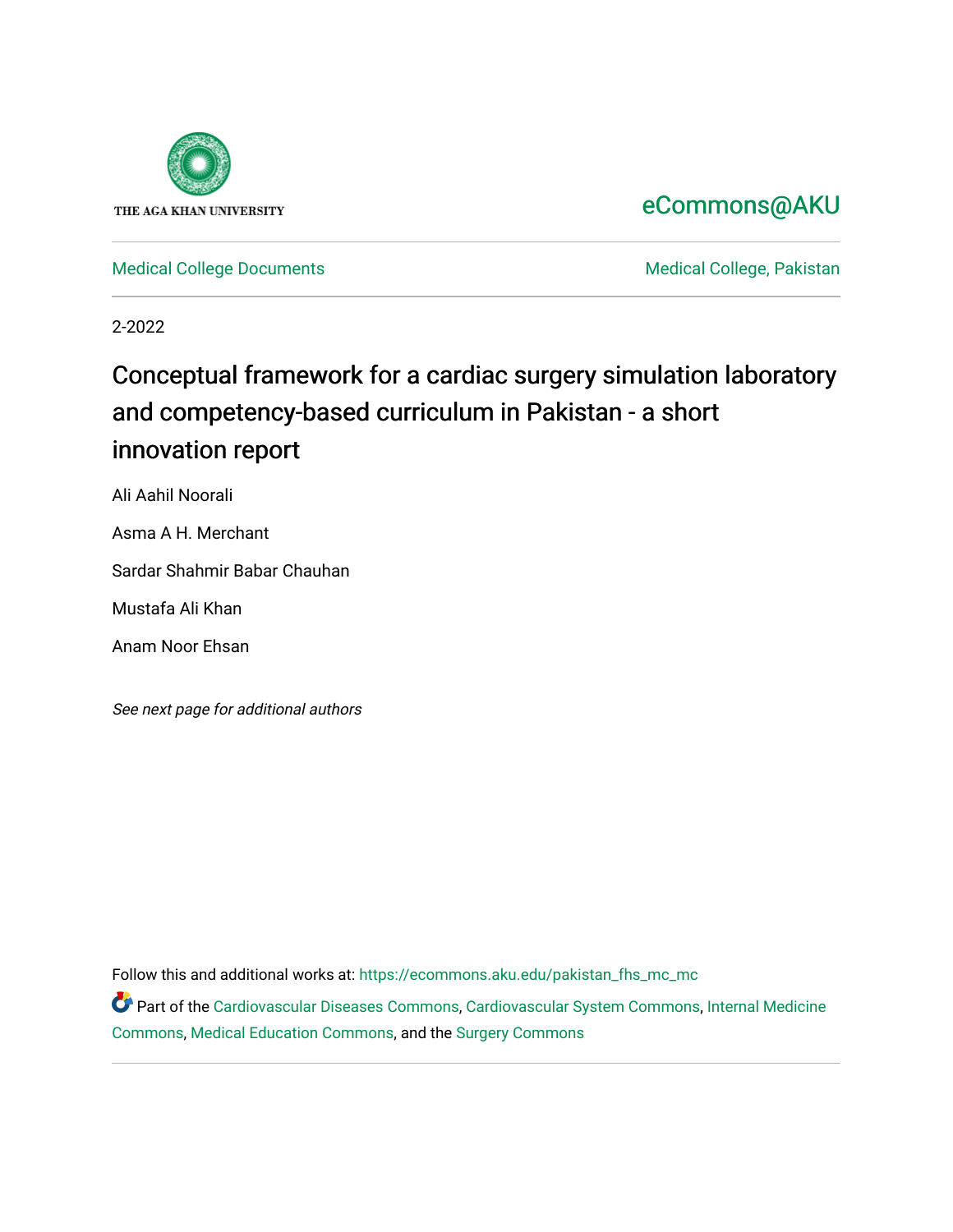#### Authors

Ali Aahil Noorali, Asma A H. Merchant, Sardar Shahmir Babar Chauhan, Mustafa Ali Khan, Anam Noor Ehsan, Mohammad Bin Pervez, Muhammad Tariq, and Saulat Fatimi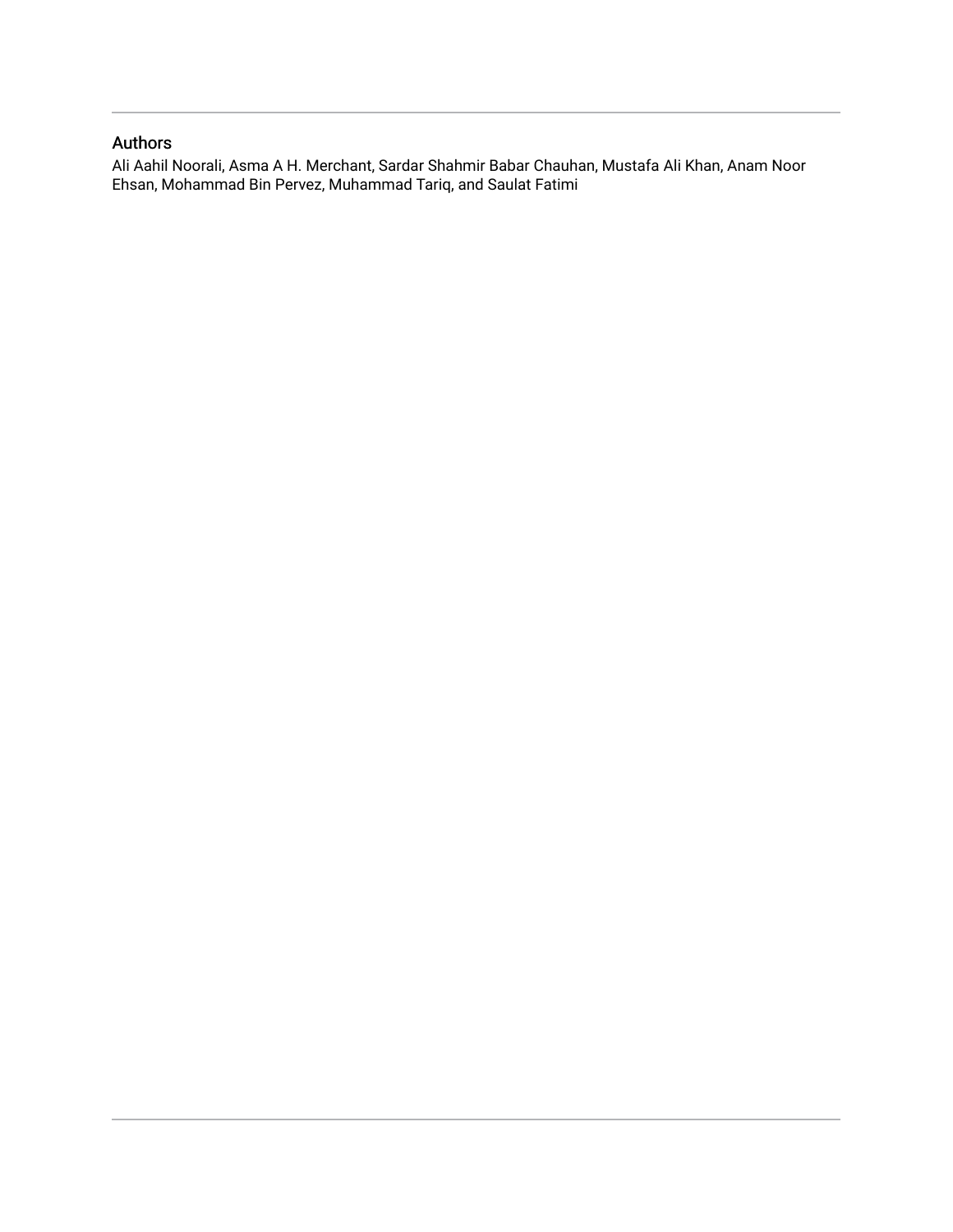## SHORT REPORT

## **Conceptual framework for a cardiac surgery simulation laboratory and competency-based curriculum in Pakistan — a short innovation report**

Ali Aahil Noorali,<sup>1</sup> Asma Altaf Hussain Merchant,<sup>2</sup> Sardar Shahmir Babar Chauhan,<sup>3</sup> Mustafa Ali Khan,<sup>4</sup> Anam Noor Ehsan,<sup>5</sup> Mohammad Bin Pervez,6 Muhammad Tariq,7 Saulat H. Fatimi8

#### **Abstract**

Simulation is a commonly utilized technique in healthcare education as it provides trainees a realistic, but safe, environment to learn a variety of skills. Trainees belonging to fields known for high stakes with low margins for error, such as cardiac surgery, can greatly benefit from simulation-based education. We propose the establishment of the first multi-tier high fidelity cardiac surgery simulation lab with a structured curriculum that will eventually provide multidisciplinary training to promising cardiac surgeons across Pakistan. The simulation lab may also be used for research, grant acquisition and patent development. Our setup will include the following levels of simulation: a simple bench model, a virtual reality simulator and a unique human performance simulator. Our multitiered approach allows for appropriate sequential trainee skill progression. Finally, we hope that our model inspires the development of similar curricula and modules for trainees belonging to other surgical fields.

**Keywords:** Cardiac surgical procedures, Simulation training, High fidelity simulation training, Medical education.

#### **DOI: https://doi.org/10.47391/JPMA.AKU-21**

#### **Introduction**

With the advent of the 21st century, cross-cutting, innovative, and demonstration-based simulation has been established as a powerful tool for training health care providers.1 The ubiquitous use of simulation for training healthcare providers in Advanced Cardiac and Basic Life Support (ACLS/BLS) is a testament to this paradigm's success.2 The application of simulation in skillbased fields like surgery is even more significant, because not only does it allow greater standards of real-time training, but it also reduces the risk to patients who would otherwise be the first point of practice for new trainees.3

1Department of Medicine, 2Final Year Medical Student, Medical College, 3Education, Center for Innovation in Medical Education, 4Dean's Office, 5Alumni (Class of 2020), 6Department of Surgery, 7Department of Medicine, 8Department of Surgery, Aga Khan University, Karachi, Pakistan.

**Correspondence:** Mohammad Bin Pervez. Email: mbpervez@gmail.com

This need is further pronounced in high-stakes, highprecision fields featuring a low-margin of error, like cardiac surgery.4 High fidelity simulation (HFS) is still relatively nascent in cardiac surgery, owing to the challenges of setting up a tissue-based simulator of exceedingly complicated procedures. However, contemporary advances have not only made this possible, but also highly refined and developed.<sup>5</sup> The added aspects of intense research, interest by grant awarding bodies, and patent development aptly complement these advances.6

Precision-oriented simulation employed in cardiac surgery can pave the way for improved simulated training in healthcare sciences across the board. In this innovation report, we propose a concept note for a well-developed cardiac surgical simulation lab which would be complemented by the backbone of a carefully curated simulation curriculum. This initiative has the potential of becoming a groundbreaking advancement in medical training at both national and regional levels. In addition, the experience gained by developing such a complex simulation system will help push the frontiers of surgical simulation in Pakistan, and the lessons learnt will pave a pathway for other surgical fields to develop similar simulation systems.

#### **Methods and Results**

**Primary Objective:** The strategic establishment of a multi-tier, high fidelity cardiac surgery simulation lab, with a formal structured curriculum, would provide a platform for advanced multidisciplinary training at institutional, national, and regional levels.

**Secondary Objective:** Further concurrent and subsequent arms include curriculum development, research in simulation education, grant acquisition and patent development.

**Modus Operandi:** Three core principles lie at the center of a fully functional cardiac surgery simulation lab: it should be based on Evidence-Based Medicine, designed for comprehensive sequential training, and tiered with an appropriate progression of skills. This allows for a more cost-effective, trainee-specific approach instead of investing in a single high-fidelity simulation module alone. At the same time, our objective is to develop a resource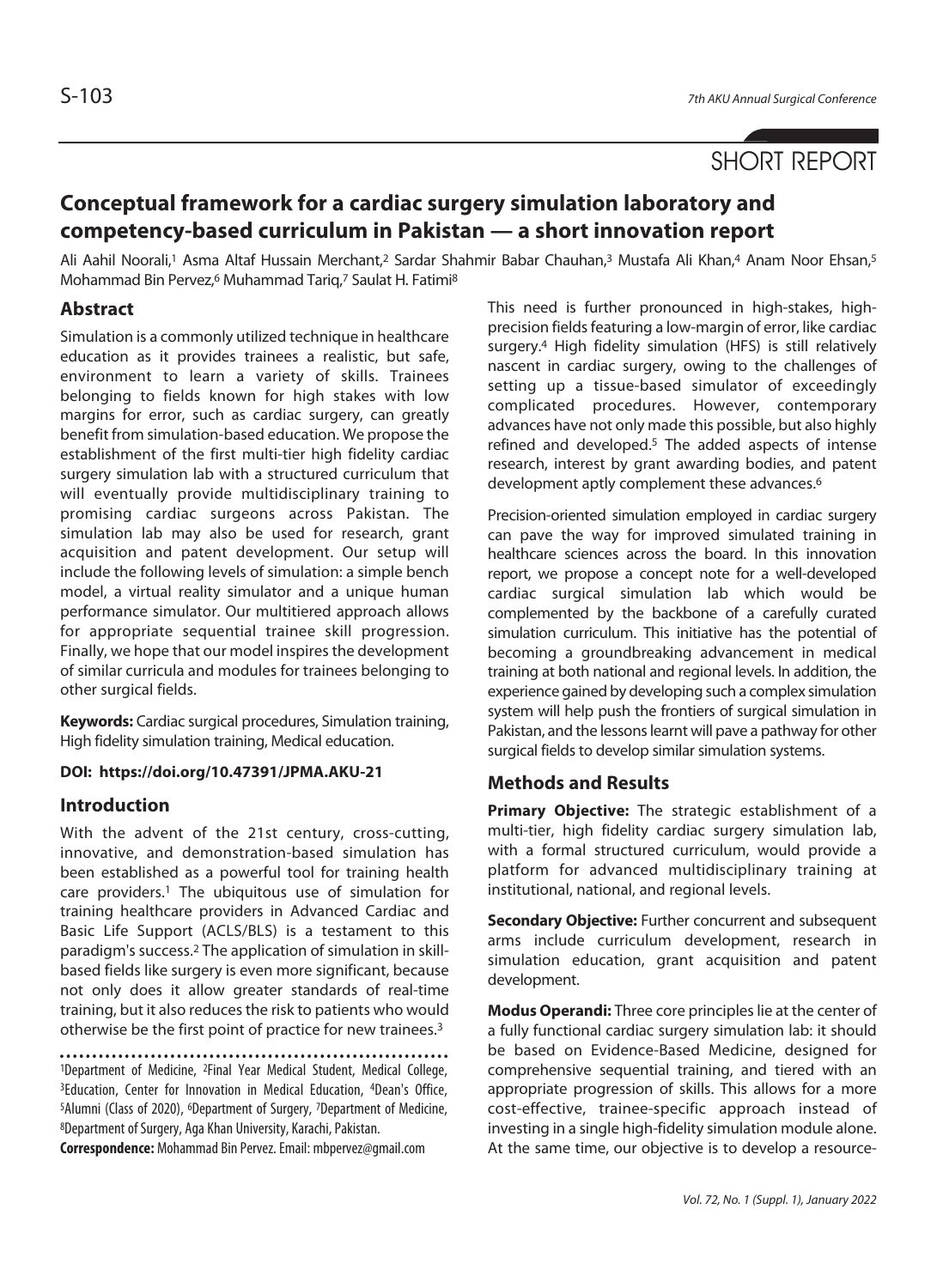agnostic comprehensive system that can integrate the already available resources in Pakistan, such as ACLS and Harvey manikins, with a newly developed simulator.

This concept note discusses the development of a novel cardiac surgery simulation lab in a low-middle income country like Pakistan, which would include the following three models:

**1) Simple Bench Model (SBM):** This is a low-cost instructive set up to be used in conjunction with locally sourced animal-based hearts or synthetic tissue e.g. The Chamberlain Group HeartCase.7 This system is especially effective for instructing larger groups in surgical approaches and techniques. Similar systems, such as the animal hearts without simulation case, have already been piloted and have been run as wet labs by many institutions in Pakistan. The set up provides realistic challenges of texture, exposure, access, and suture angulation in the depth of the pericardial well that cannot be emulated with an animal heart alone. The versatile

nature of the model will serve as a basic platform for cardiac surgery workshops held in future.

**2) Virtual Reality Simulator:** This system focuses on advanced, high-technology systems designed to simulate haemodynamic parameters in the safe environment of the simulator, as opposed to the operating room (OR) on a live patient. The systems are programmed with advanced algorithms that can be triggered to allow the simulation of regular scenarios as well as disaster scenarios. The objective is to create exposure to well-known, common complications associated with cardiac surgery and to inculcate the requisite reflexes in the safe environment of a simulation. This will improve the essential response and reaction times in real life situations by enhancing the overall training of the residents, and thus, improve patient outcomes and overall costs due to shorter OR time, similar to Califia 2 system by Biomed Simulation (U.S.A) and Orpheus (Australia).8

**3) Human Performance Simulator:** This apical tier for surgical trainers is represented by high fidelity simulators that allow near-complete simulation of the entire cardiac surgical procedure on a beating animal heart. These devices are animated by programmable pumps that can mimic most intraoperative scenarios which would require critical thinking from the trainee. These systems can allow practice of highly complex procedures such as: 1. Great vessel cannulation, 2. Coronary Artery Bypass Grafting, 3. Valve replacement and repair procedures, 4. Atrial/Ventricular Septal Defect repairs. The system can be used in conjunction with the Virtual Reality Simulator to emulate complete procedures, including hands-on surgical skills and appropriate responses to intraoperative complications. The best-known representative simulator is the Ramphal Simulator designed at the University of the West Indies and now utilized by major institutions across North America.4

**Framework and Outcomes:** Economic sustainability is a cornerstone to optimizing the development and upkeep of this simulation lab. Our tripartite strategy for long-term economic sustainability has been described in Figure-1. The United States-based Thoracic Surgery Directors



**Figure:** Overview of the trimodal strategy to provide economic sustainability for the cardiac simulation laboratory.

**Table:** Overarching framework of 12 curricular teaching modules and an annual cardiac surgical retreat.

|     | <b>Curricular Teaching Module</b>                       | <b>Description</b>                             |
|-----|---------------------------------------------------------|------------------------------------------------|
|     |                                                         |                                                |
| 1.  | <b>Cardiopulmonary Bypass Module</b>                    | Primary procedure module (Component 1 of 6)    |
| 2.  | Ischaemic Heart Revascularization on pump plus off pump | Primary procedure module (Component 2 of 6)    |
| 3.  | Aortic Valve Replacement                                | Primary procedure module (Component 3 of 6)    |
| 4.  | Mitral Valve Repair plus Replacement                    | Primary procedure module (Component 4 of 6)    |
| 5.  | Atrial Septal Defect/ Ventricular Septal Defect         | Primary procedure module (Component 5 of 6)    |
| 6.  | <b>Aortic Aneurysm Module</b>                           | Primary procedure module (Component 6 of 6)    |
| 7.  | Massive Air Embolism Module                             | Advanced scenario module (Component 1 of 6)    |
| 8.  | Acute Intraoperative Aortic Dissection Module           | Advanced scenario module (Component 2 of 6)    |
| 9.  | Sudden Deterioration in Cardiac Function Module         | Advanced scenario module (Component 3 of 6)    |
| 10. | Minimally Invasive Valvular Surgery + Maze Procedure    | Advanced scenario module (Component 4 of 6)    |
| 11. | Complex Multicomponent Surgery - Valve + CABG           | Advanced scenario module (Component 5 of 6)    |
| 12. | Redo Cardiac Surgery                                    | Advanced scenario module (Component 6 of 6)    |
| 13. | Annual Cardiac Surgical Retreat                         | 7 Day condensed culmination of in-house        |
|     |                                                         | curriculum for Cardiac Surgical Residents from |
|     |                                                         | all over Pakistan                              |